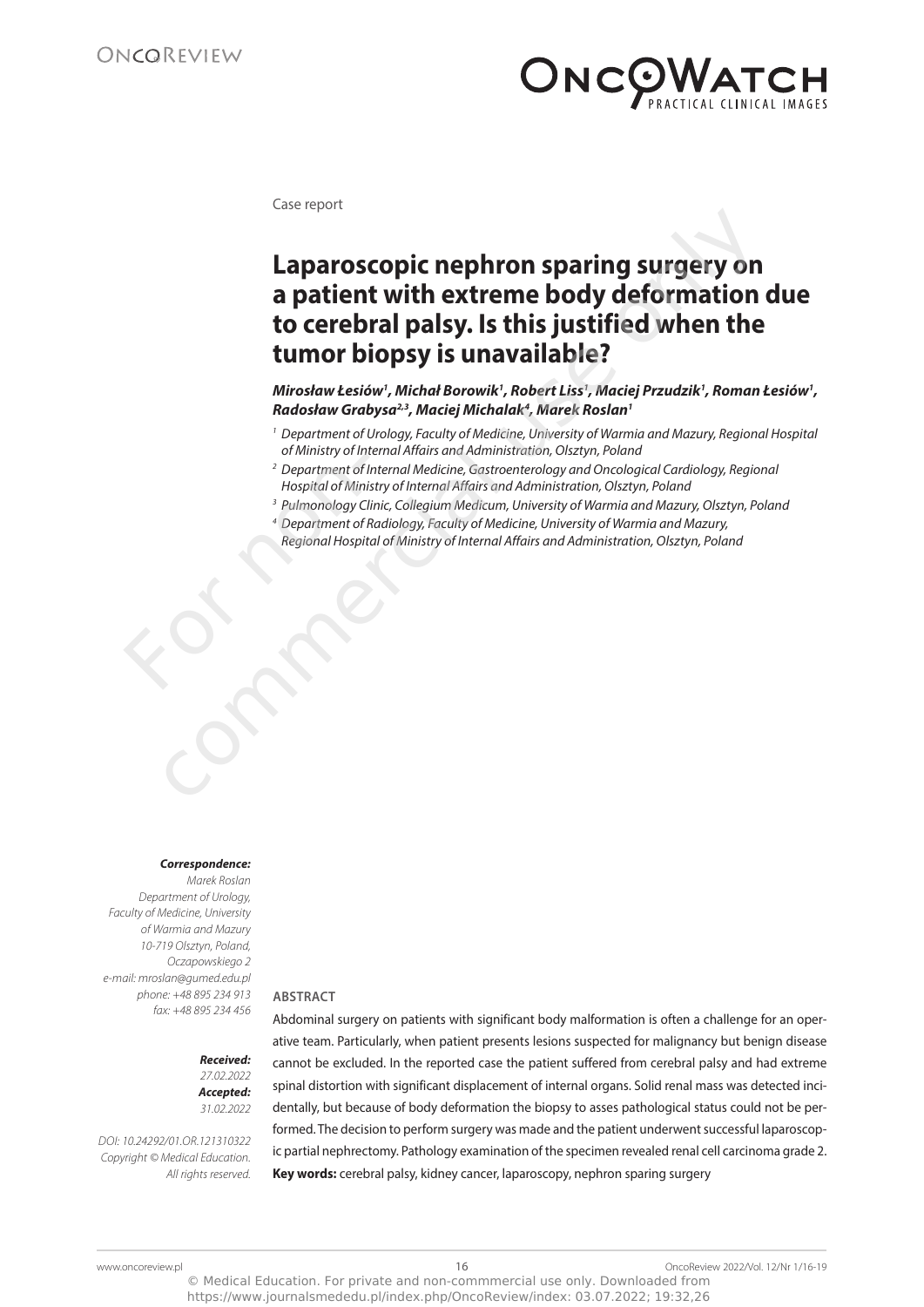# **CLINICAL IMAGE**

In June 2020, a 50-year-old man with infantile cerebral palsy was admitted to our center due to a 52 mm in diameter solid renal mass located in upper pole of the left kidney (fig. 1).

## **FIGURE 1.**

Chest and abdomen computed tomography showed significant kyphoscoliosis and a solid renal mass in upper pole of the left kidney.



Because the biopsy to define the histopathology of the tumor was unavailable and observation could not be accepted, the detailed assessment of the patient was performed. The overall status was good, the circulatory and respiratory systems were efficient and no anatomical contraindications for general anesthesia were found.

Anatomical considerations revealed the 6 points RENAL score tumor located at the 6–7 rib level and no left lumbar space (fig. 2), then standard open procedures (laparotomy or lumbotomy) seemed to be difficult and potentially unsuccessful.

## **FIGURE 2.**

Computed tomography image shows high location of the tumor – at the level of 6–7 ribs and no free space in the left lumbar area.



Due to our center experience in minimally invasive techniques the patient was offered a laparoscopic approach for nephron sparing surgery (NSS). This procedure was also indicated because of the risk of chronic kidney disease, that is often diagnosed in such patients [1]. The patient was placed in supine position with elevated left side. Four trocars were inserted transabdominally. The procedure was performed in a standard manner (fig. 3 A–E).

## **FIGURE 3.**

Laparoscopic nephron sparing surgery for renal tumor: dissection of the kidney (A), clamping renal artery (B), resection of the tumor (C), suturing of the renal parenchyma with an absorbable barbed 2/0 V-Loc stitch (D), covering the renal defect with hemostatic agent (E).

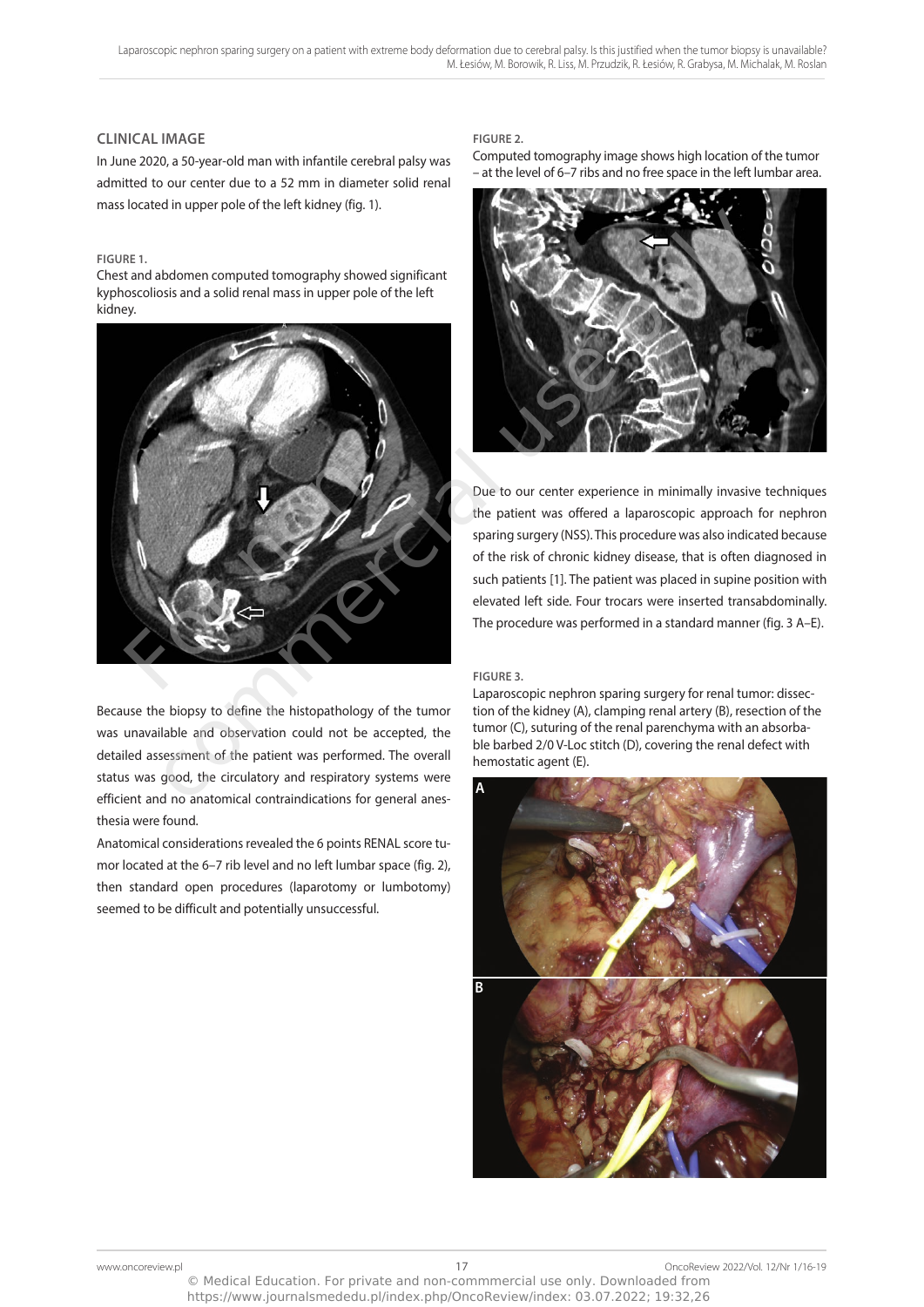

The operation time was 120 minutes with minimal blood loss. The warm ischemia time was 20 minutes. The hospital stay was uneventful. Postoperative pain was moderate (3 points in VAS score). The patient did not require opioids. The patient was discharged on the 3<sup>rd</sup> postoperative day.

The pathological examination showed clear cell renal cell carcinoma (CCRCC) T1b, grade 2 with negative surgical margins.

In a 12-month follow-up the CT scan of the chest and abdomen showed no pathological lesions and laboratory results were all within the normal range.

# **DISCUSSION**

Although kidney cancer may produce several biochemical factors suggesting its malignancy [2], the most useful and reliable tool for diagnosis is renal mass biopsy [1, 3]. Around 20–30% of small renal masses are benign and a proper diagnosis can allow to avoid operation [4, 5]. It is particularly important in unfit and morbid patients [6–8].

In our case the severe deformity of the thorax and abdomen made renal biopsy unavailable. Nevertheless, we decided to carry out laparoscopic nephron sparing surgery.

According to the best of our knowledge this is the first case presenting such approach in patient with cerebral palsy.

# **CONCLUSION**

Nephron sparing surgery as well as general anesthesia are challenges in patients with severe body malformation. Careful diagnosis and proper surgical technique are crucial for safe and efficient treatment. Laparoscopy is a minimally invasive technique, that may be applied with success.

https://www.journalsmededu.pl/index.php/OncoReview/index: 03.07.2022; 19:32,26